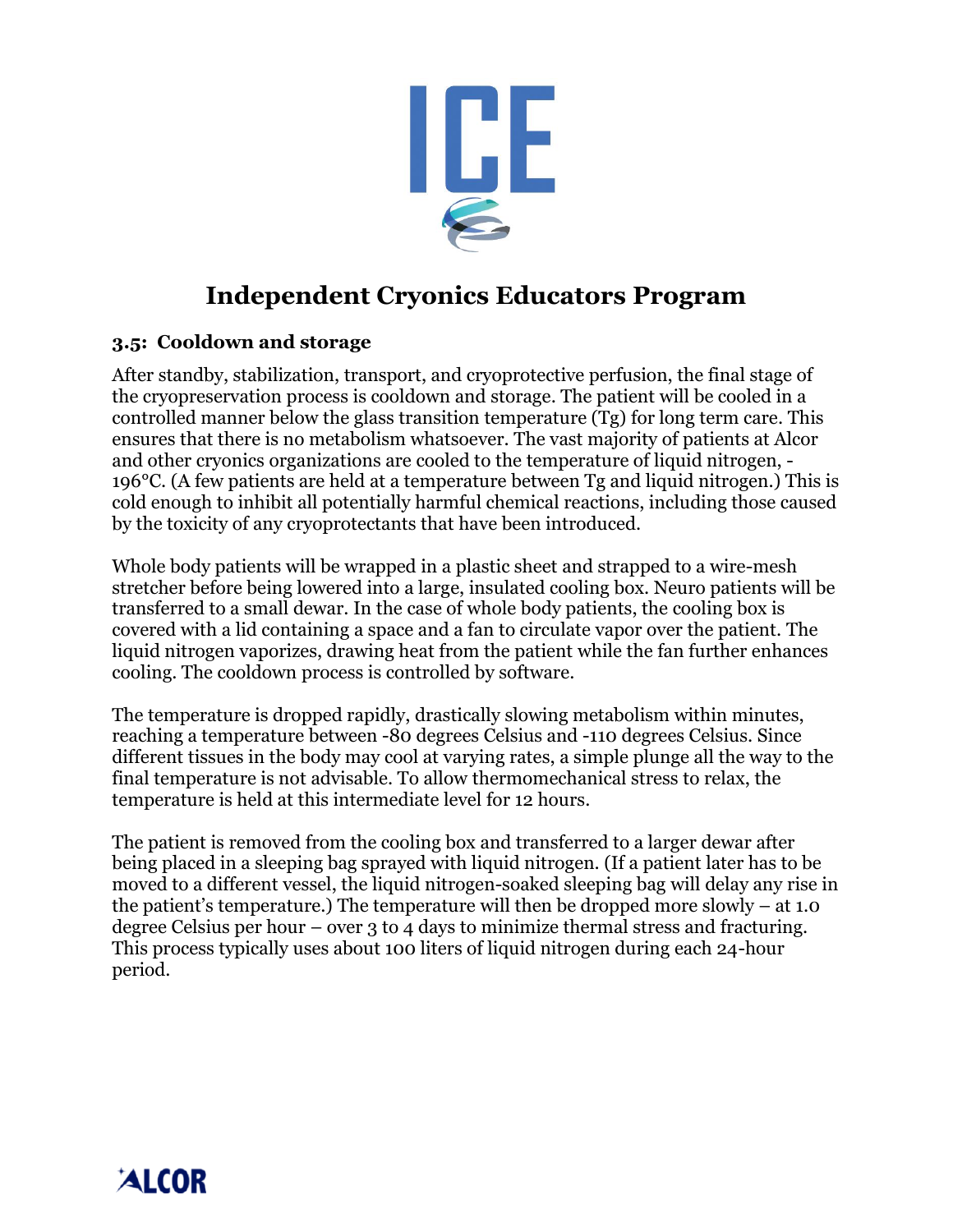

*Pods placed in dewar* 

In a neuropatient cooldown, cephalons are cooled in nitrogen vapor from start to finish. There will be an initial plunge down to -110 degrees Celsius. This is followed by gradual cooling as short bursts of liquid nitrogen are injected into the neuro dewar. The length of each burst and the time between bursts is calculated to achieve the desired cooling rate. As with whole body patients, this part of the cooling process takes around three days. When cooldown is complete, the neuro dewar is slowly filled with liquid nitrogen.

Whereas a whole body patient is enclosed in a protective aluminum pod, a neuro patient's cephalon is placed in a cylindrical aluminum storage cylinder which is itself placed inside a cube-shaped Styrofoam box with detachable lid. This "neuro canister" is lined internally with soft Dacron fiber. The can is filled with liquid nitrogen and an aluminum lid is wired into place. The lid and the can are labeled with the date and the patient identification number. The can is moved to a storage dewar for immersion in liquid nitrogen.

If cryoprotective perfusion has been impossible as a result of blood clotting or other circulatory problems, ice will start to form below 0 degrees Celsius. In such cases, a slower rate of cooling is used throughout the process to minimize thermal stress resulting from uneven cooling. Slower cooling also gives cells time to dehydrate by osmosis during freezing of water outside cells. Freeze-induced dehydration of cells is a standard practice in the field of cryobiology during cryopreservation. It prevents water from freezing inside cells (intracellular ice formation) which is more damaging than ice growing in between cells (extracellular ice formation).

The dewars housing cryonics patients are replenished weekly with liquid nitrogen. Although the desired temperature could be maintained for several months with a refill, the weekly schedule provides an ample safety margin.

#### **References**

https://www.alcor.org/docs/cryopreservation-procedures-section-19-cryogeniccooling.pdf

https://www.alcor.org/docs/cryopreservation-procedures-section-03-protocol.pdf

### **Next: 4.1: Minimizing ice crystals using vitrification**